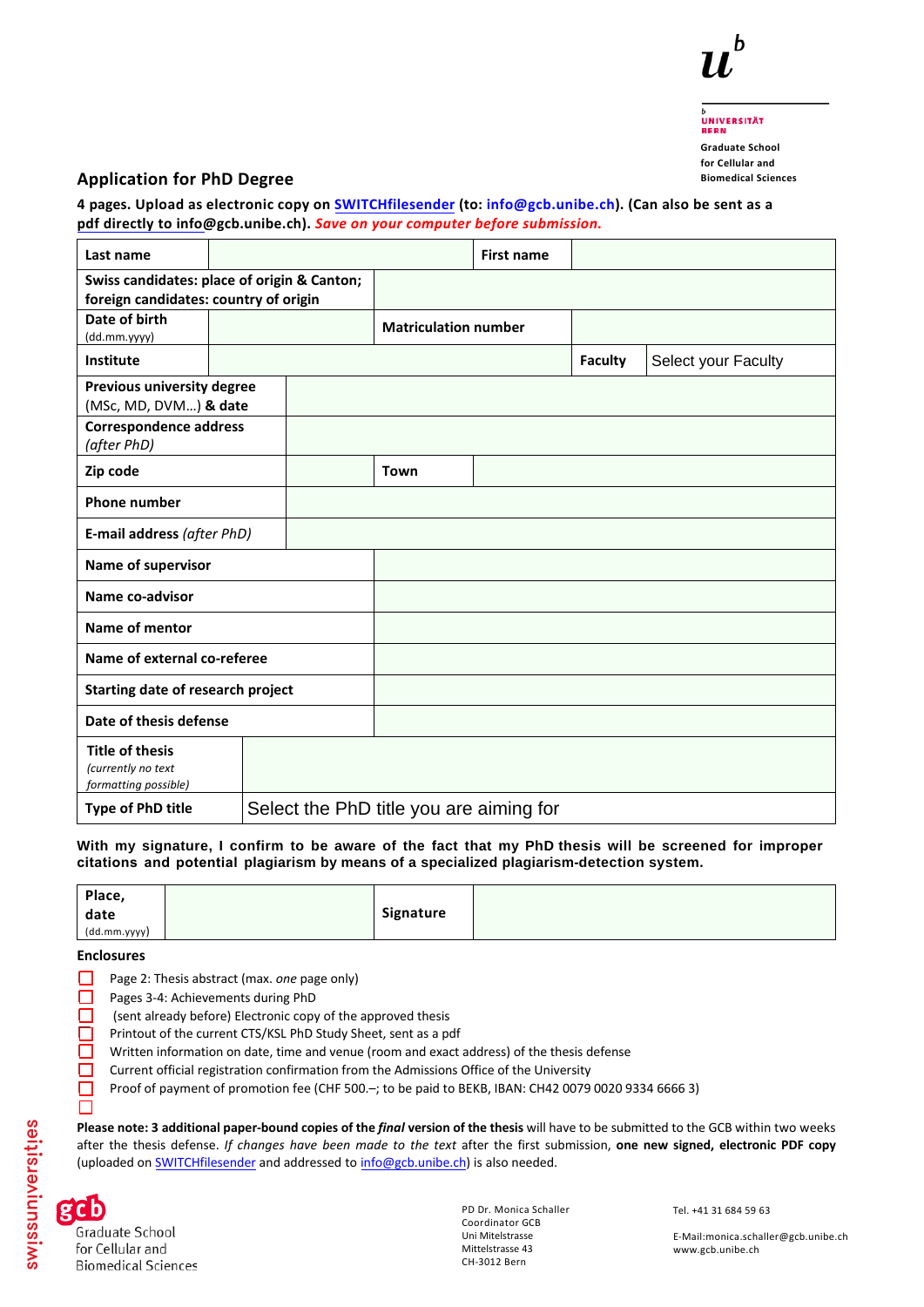



<sub>b</sub><br>Universität<br>Bern

# **Thesis Abstract Form**

| Last name                                                     | First name |  |
|---------------------------------------------------------------|------------|--|
| Title of thesis<br>(currently no text<br>formatting possible) |            |  |

# **Thesis abstract**

(the text has to fit into the space below; *currently no text formatting possible*)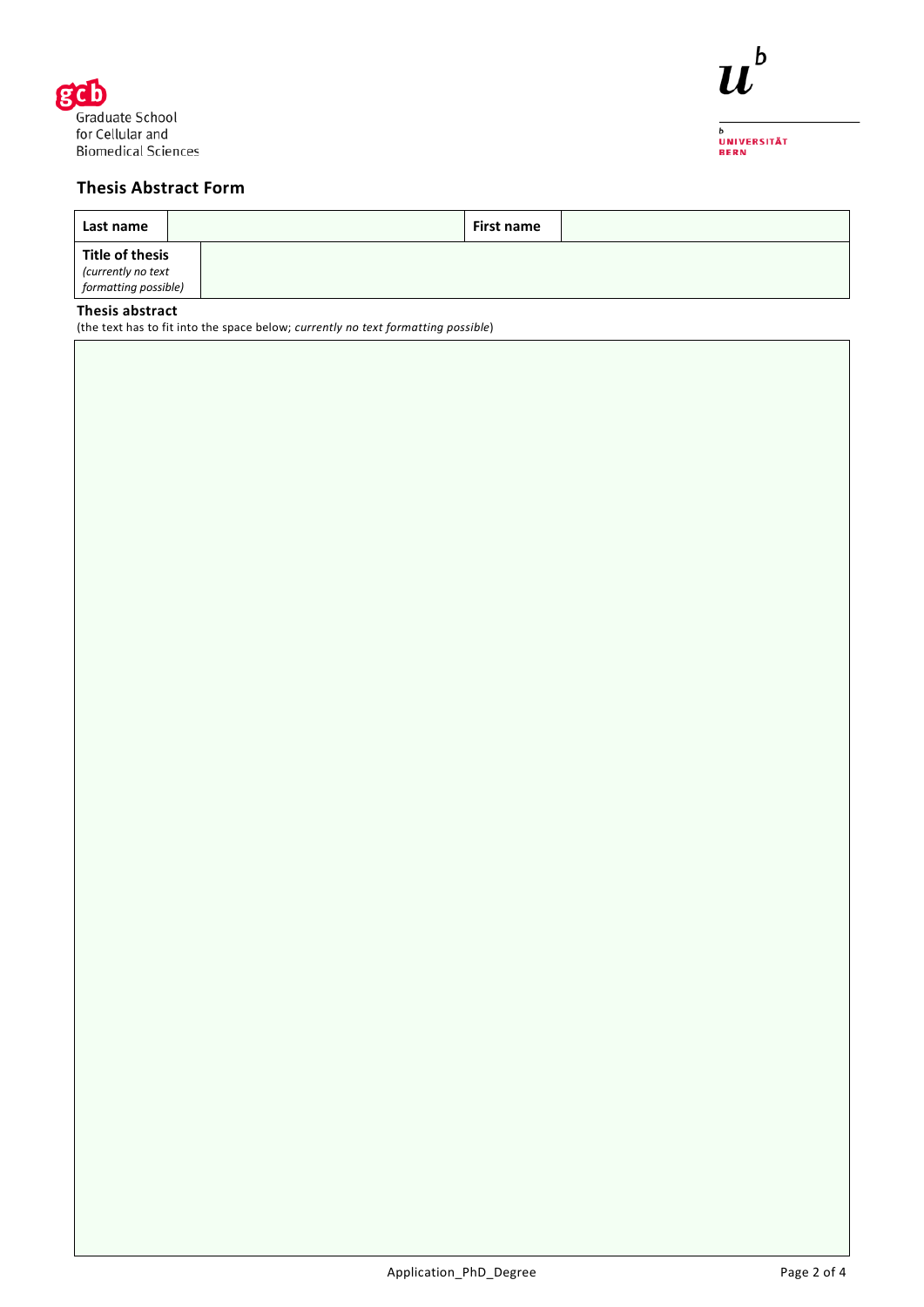

## **Achievements during PhD**

|--|

**1. Publications.** Please list *all* **publications relevant to your PhD work;** if not yet published, specify the status: **(i)** *accepted for publication;* **(ii)** *in revision*; **(iii)** *submitted;* **(iv)** *in preparation.* Format: as in example below *(currently no text formatting possible)*. *Example:* Smith, L. M., S. Moor, and K. Hoshino. 2011. Investigating the relevance and function of human skin

γδ T cells and NK cells for tumor surveillance. J. Immunol. 176: 4331-4336.

**Please** check whether your publications since 2015 are listed in BORIS *and* **are linked to the GCB** (go to<http://boris.unibe.ch/cgi/search/advanced> and search for GCB publications). If not, publications can still be registered retrospectively *and* should be **linked to the GCB.**